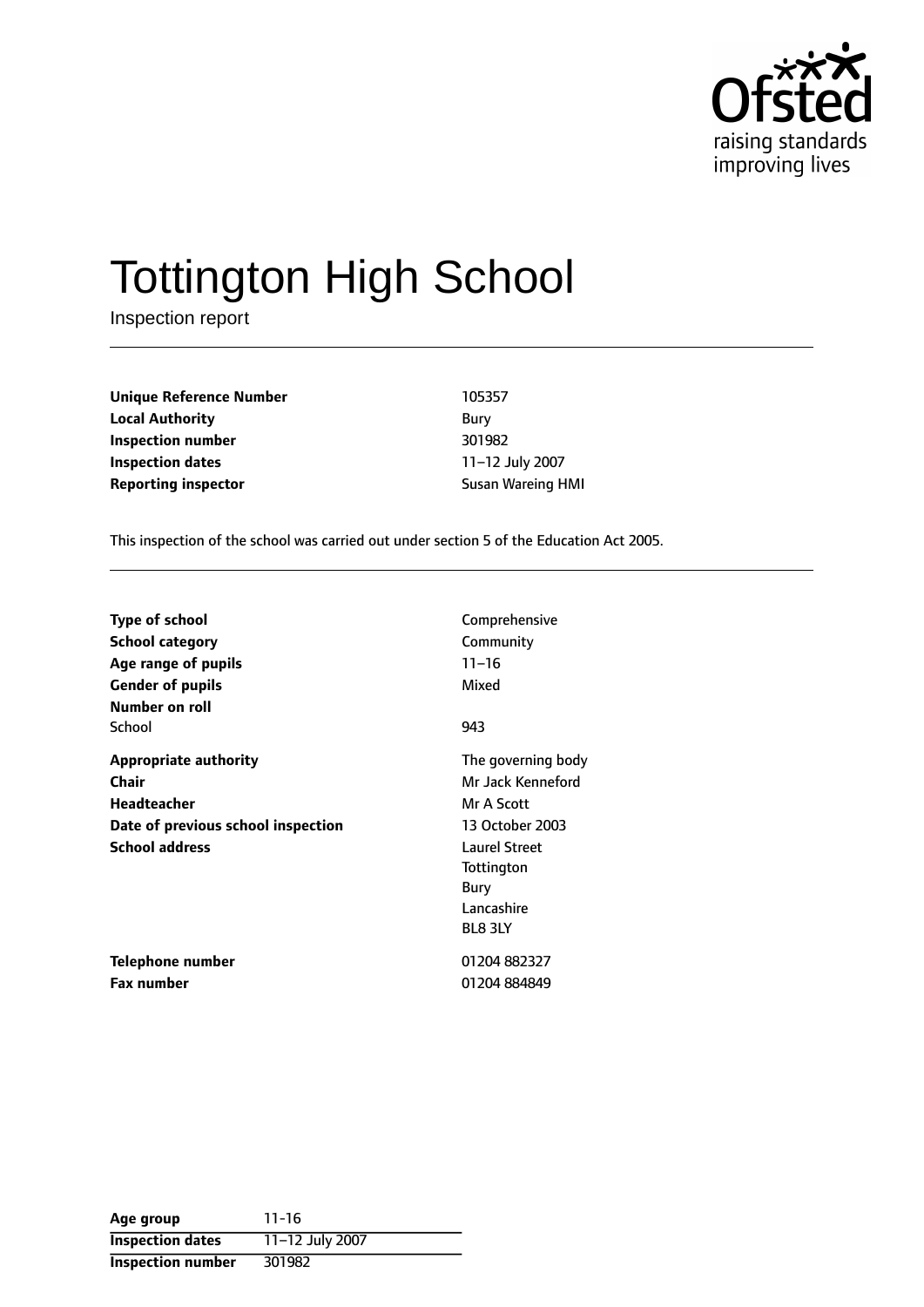.

© Crown copyright 2007

#### Website: www.ofsted.gov.uk

This document may be reproduced in whole or in part for non-commercial educational purposes, provided that the information quoted is reproduced without adaptation and the source and date of publication are stated.

Further copies of this report are obtainable from the school. Under the Education Act 2005, the school must provide a copy of this report free of charge to certain categories of people. A charge not exceeding the full cost of reproduction may be made for any other copies supplied.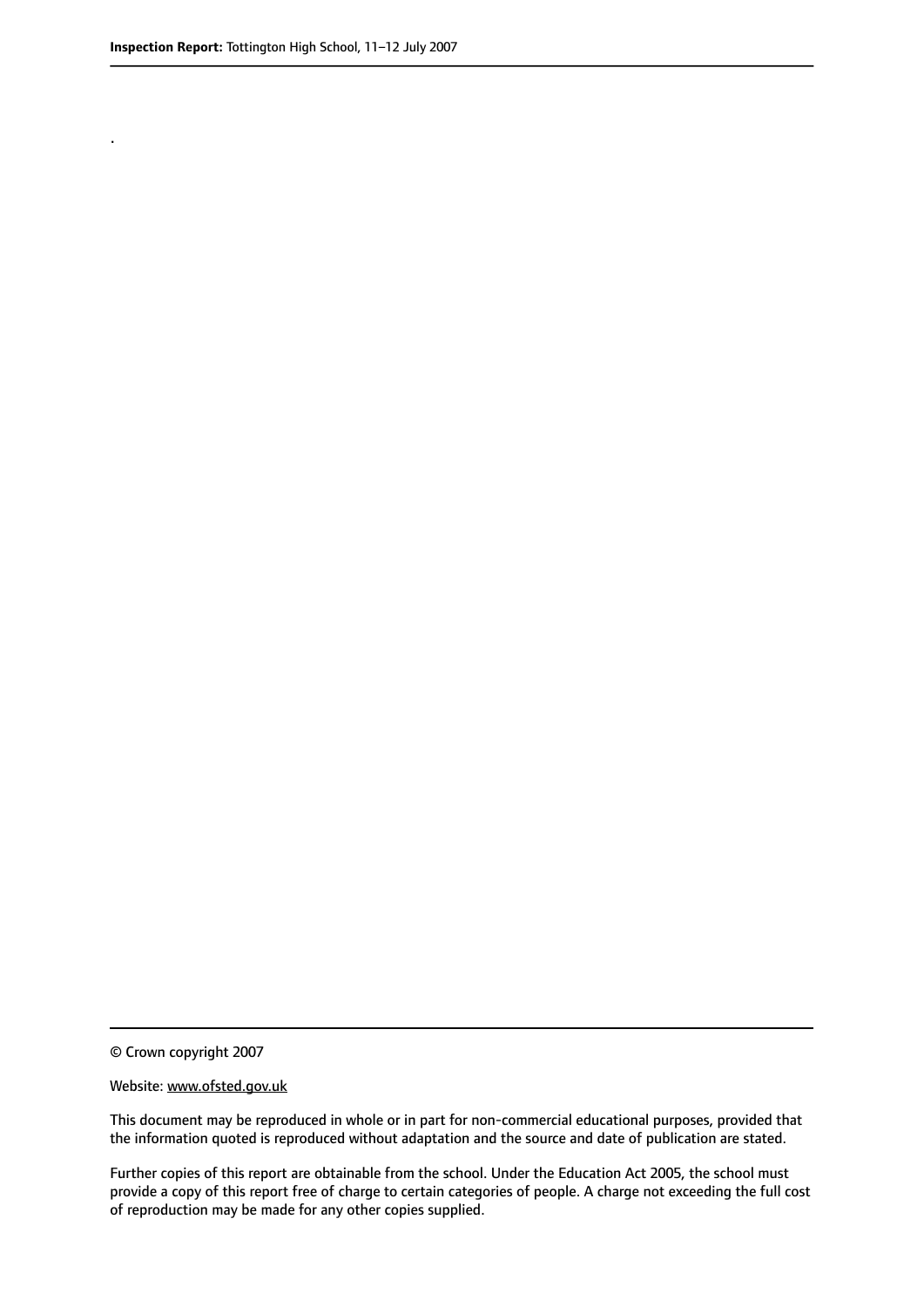## **Introduction**

The inspection was carried out by two of Her Majesty's Inspectors and three Additional Inspectors.

## **Description of the school**

The school draws students from a range of social and economic backgrounds, which includes pockets of deprivation. The proportion of students entitled to free school meals is lower than average. Most students are of White British heritage. Standards upon entry are broadly average, although the proportion of students with a statement of educational need is almost twice the national average. The school gained specialist status in mathematics and computing in 2004.

#### **Key for inspection grades**

| Grade 1 | Outstanding  |
|---------|--------------|
| Grade 2 | Good         |
| Grade 3 | Satisfactory |
| Grade 4 | Inadequate   |
|         |              |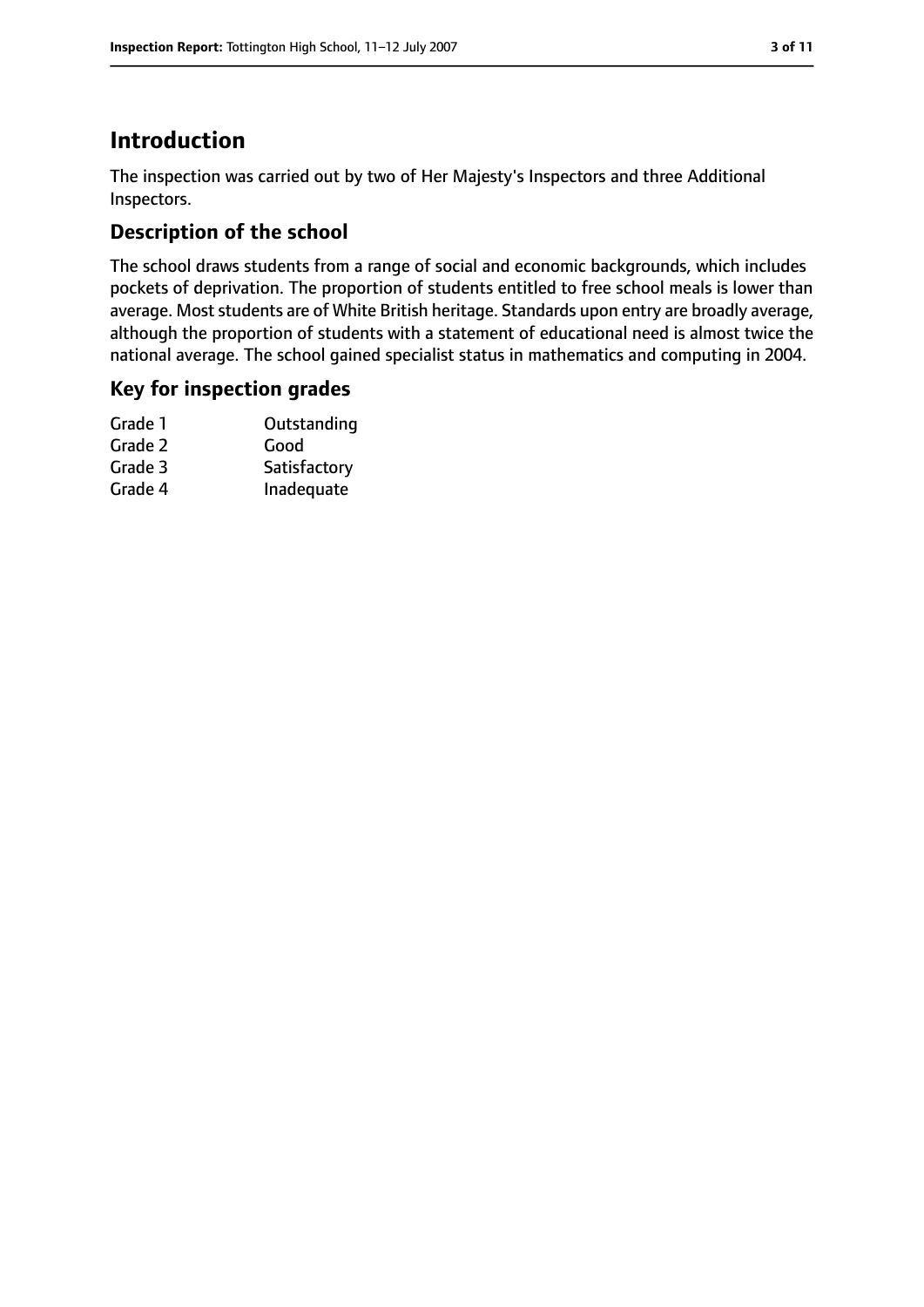## **Overall effectiveness of the school**

#### **Grade: 2**

Tottington High School is a good school. Learners reach standards that are above average and make good overall progress. Vulnerable students achieve well and the personal development of students is good. Relationships in school are very positive and students enjoy coming to school. Effective induction arrangements help new students to settle in quickly. A strong programme of personal, social, health and careers education contributes to students' good moral and social development, and encourages many of them to serve the school community through membership of the school council and by acting as anti-bullying mentors. Students support the wider community through fundraising for charity and musical performances. The school fosters students' good spiritual and cultural development through its rich provision in the arts and a wide range of visits abroad.

The school has worked hard to improve the quality of teaching, the majority of which is good, with generally well structured lessons which show good pace and engage learners. Most students receive helpful feedback on their current levels and grades, but there is scope in some subjects to give them more information on exactly how to improve their work. The curriculum is good and meets the needs of learners effectively. The school offers a wide range of options at Key Stage 4, including vocational courses, and it has firm plans to expand the range of fast track and other courses for more able students. Students are well cared for and supported in school. They receive secure guidance from their teachers and external advisers about options for further study and careers. The quality of such guidance and effective arrangements for transition are reflected in the higher than average proportion of students who progress to further education, employment and training after leaving school. Parents feel well informed by the school about their children's progress. However, strategies to ensure consistent and effective use of the information obtained from tracking students' progress are not yet fully in place.

The school is well led and managed, and has successfully tackled all of the key issues for improvement from the last inspection. The school's specialist status in mathematics and computing has been astutely used to improve provision and raise achievement. This, together with the good quality of leadership and management at all levels, demonstrates the school's good capacity to improve further.

#### **What the school should do to improve further**

- Ensure that effective recent initiatives are securely and consistently embedded across the whole school.
- Ensure that new arrangements to track the academic and the personal progress of all students are effectively communicated to relevant staff.

## **Achievement and standards**

#### **Grade: 2**

Students enter the school with broadly average standards, and a higher than average proportion has statements of special educational need. By the time they leave, students reach above average standards. This represents good achievement.

In the Year 9 national tests in 2006, students reached standards which were above average in mathematics and science, and the school's challenging targets were exceeded in these subjects. There was a slight dip in standards in English compared to 2005 and challenging targets in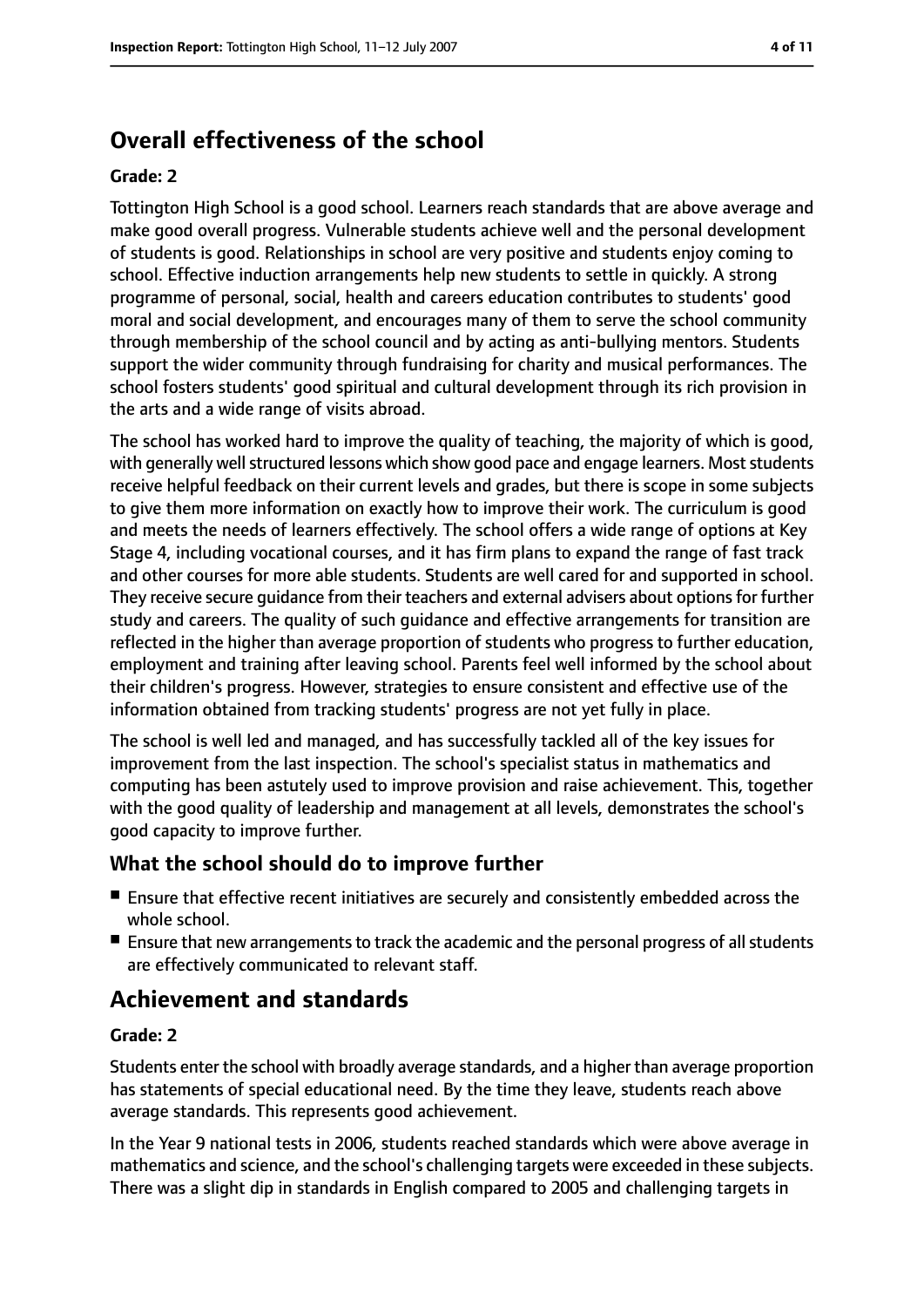English were narrowly missed. Nonetheless, standards remained broadly average. This represents good achievement in mathematics and science and satisfactory achievement in English.

Standards at the end of Year 11 in 2006 were above average. The proportion of students who gained five or more A\* to C grades at GCSE in 2006 was higher than average, although the school's target was narrowly missed. The proportion of students who gained five or more A\* to C grades including English and mathematics was also above average and all students left school with a recognised qualification. This represents good achievement. Students achieved particularly well in English, mathematics, combined science, history, art, drama and music, although achievement was weaker in French.

The school took rapid and vigorous action to identify and address the causes of variations in achievement last year. This included much sharper use of assessment information to identify underachieving students and subjects earlier, and offer very focused programmes of support. The positive impact of these interventions is seen in the good achievement of Year 9 students in this year's Key Stage 3 national tests in mathematics and science. In English too, most Key Stage 3 students now make good progress against their targets. Inspection evidence also shows that this year's students entered for their GCSE and other examinations are on target to meet their expected grades. Students with learning difficulties and/or disabilities at both key stages continue to achieve well.

## **Personal development and well-being**

#### **Grade: 2**

Students' personal development is good. One parent said: 'The school raises the confidence and self-esteem of our sons and daughters and pupil-teacher relationships are very good.' Students are proud of their school and demonstrate their enjoyment of all it offers by their consistently above average attendance. They behave well in lessons and around the school and show consideration for their classmates. The school council has a high profile and takes a lead in suggesting how the school could improve further. For example, with governors, they are currently renovating the greenhouse in order to grow plants to raise money for the wide range of charities supported by pupils. The comprehensive personal, social, health and careers programme ensures that students are well aware of the importance of a healthy diet, but they do not always put their learning into practice in their everyday meal choices. Nonetheless, students enjoy keeping healthy by taking an active part in the extensive range of sporting activities. Students' spiritual, moral, social and cultural development is good, and the regular music and drama productions receive critical acclaim from parents and from the local community.

## **Quality of provision**

#### **Teaching and learning**

#### **Grade: 2**

The quality of teaching and learning is good overall and enables learners of all abilities to make good progress. Students say they like their lessons because most teachers arrange a good variety of enjoyable tasks. Well-planned work in groups and pairs effectively encouragesstudents to take an active part in lessons. The school's specialist status is helping to give students frequent opportunities to apply and improve their computing skills in all subjects. Probing use of questions draws out well reasoned explanations from students and supports their good progress in speaking skills. Teachers in the most successful subjects, such as art, set the highest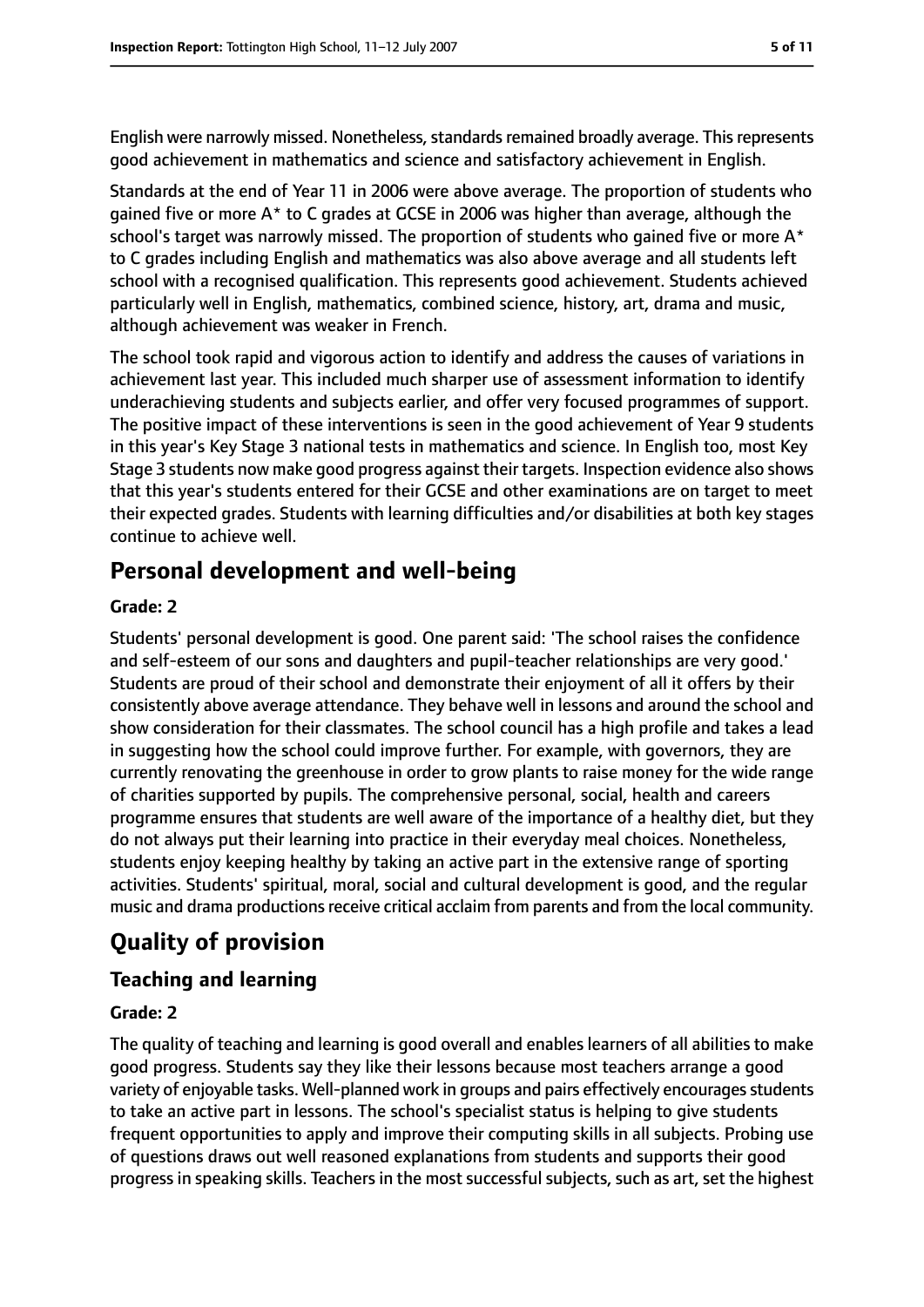expectations of students. They have good knowledge of their subjects which, when combined with the students' positive attitudes, helps to secure good progress.

There are pockets where teaching is only satisfactory. Occasionally teachers talk for too long and do not give the students enough opportunity to demonstrate what they have learnt. In these lessons students tend to be less engaged and less motivated. Learning objectives sometimes lack precision and teachers do not use the objectives effectively to guide or review learning. The use of assessment to help students reach their expected targets is effective in some subjects, for example in history, but not securely in place across the school. Much marking is helpful and specifically points out strengths and weaknesses, but some is bland and fails to give enough guidance.

#### **Curriculum and other activities**

#### **Grade: 2**

The school offers a good range of courses and activities that the students enjoy. Provision in the arts is especially strong and leads to good results, boosting the students' self-esteem and pride in their work. The good range of extra-curricular activities is popular with students and also supports their personal development well. The extensive programme for personal, social, health and careers education makes a good contribution to the students' understanding of health-related issues. The good choice of optional subjects at Key Stage 4, including vocational courses, helps the great majority of students to move on successfully to the next stage of their education, training or employment. Students with learning difficulties and/or disabilities have their curriculum carefully tailored to match their needs and aptitudes. Work-related education is strong, with events in each year group. Provision for the development of basic skills in literacy, numeracy and information and communication technology (ICT) is also good, reflecting the school's specialist status. The school runs an early entry GCSE course in mathematics leading to an AS level course in Year 11 and has firm plans to expand its range of such fast track provision.

#### **Care, guidance and support**

#### **Grade: 2**

The quality of care, guidance and support is good. The school has good procedures to promote and safeguard students' welfare. Teachers know students well and procedures to ensure health and safety, including those for child protection, are in place so that students feel safe and secure in school.

Links with outside agencies are good. Support from teaching assistants and through well targeted interventions is sensitive, well coordinated, and very effective in promoting the well-being and academic progress of all students, including the most vulnerable. As a result, all students with additional needs make good progress.

Induction arrangements for new students are good. Students are particularly pleased with the support offered by other students; for example, as peer mentors, prefects and the Year 11 students who run the bullying support room. Parents are well informed about their children's progress and appreciate the 'positive referral' letters which celebrate a wide range of achievements.

Rigorous systems for setting targets help students achieve their potential. Students know their targets and how well they are doing, but are not as confident about how to improve. Individual student work and behaviour is tracked by form tutors and heads of year. This new arrangement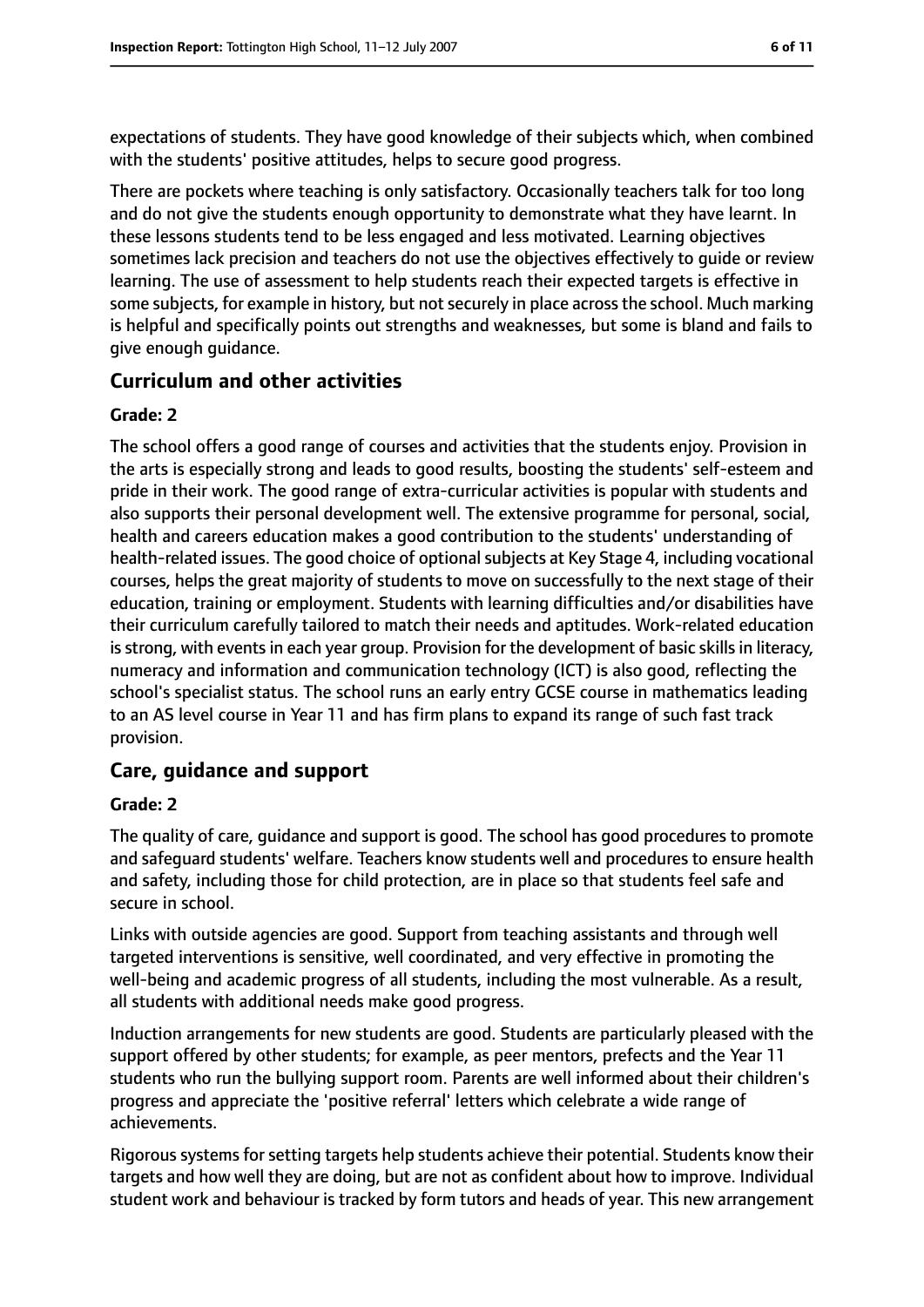is at an early stage of development. 'Learning conversations' involve parents in ongoing monitoring of students' progress and voluntary learning mentors provide good support. However, strategies to ensure consistent and effective use of the information obtained from tracking students' progress are not yet fully in place.

There are effective arrangements for option choices in Year 9. Careers information and work-related knowledge, skills and experiences are developed well through work experience, personal and social education and support from Connexions. As a result, students are able to make well informed decisions about further education or training after leaving school.

## **Leadership and management**

#### **Grade: 2**

Leadership and management are good. The headteacher and leaders at all levels provide a strong focus on raising achievement. Self-evaluation is good, with coherent systems that give leaders and managers a good understanding of the strengths and weaknesses of the school. The school's development planning is rigorous and collaborative. However, there is some inconsistency across departments in setting themselves measurable targets for improvement. Robust systems for the monitoring and evaluation of teaching and learning and a focus on assessment have contributed to the improved quality of teaching and learning. This, along with the school's specialist status in mathematics and computing, has led to particularly good achievement not only in mathematics but across the curriculum. This is because specialist status has brought improved facilities for ICT. Recent interventions to tackle underachievement in English at Key Stage 3 and other pockets of underperformance have shown a good impact on the progress of current students in the school at both key stages. These improvements now need to be securely established across the whole school.

The school makes generally effective use of assessment information to track students' progress. However, more effective communication needs to be established between recently introduced systems for tracking the academic and pastoral progress of all students.

The school has harnessed its specialist status to enhance facilities for ICT and foster effective partnerships with local primary schools and community linksthat have enriched the curriculum. Governors know the school well and provide a very effective challenge to the school when necessary. The school offers good value for money.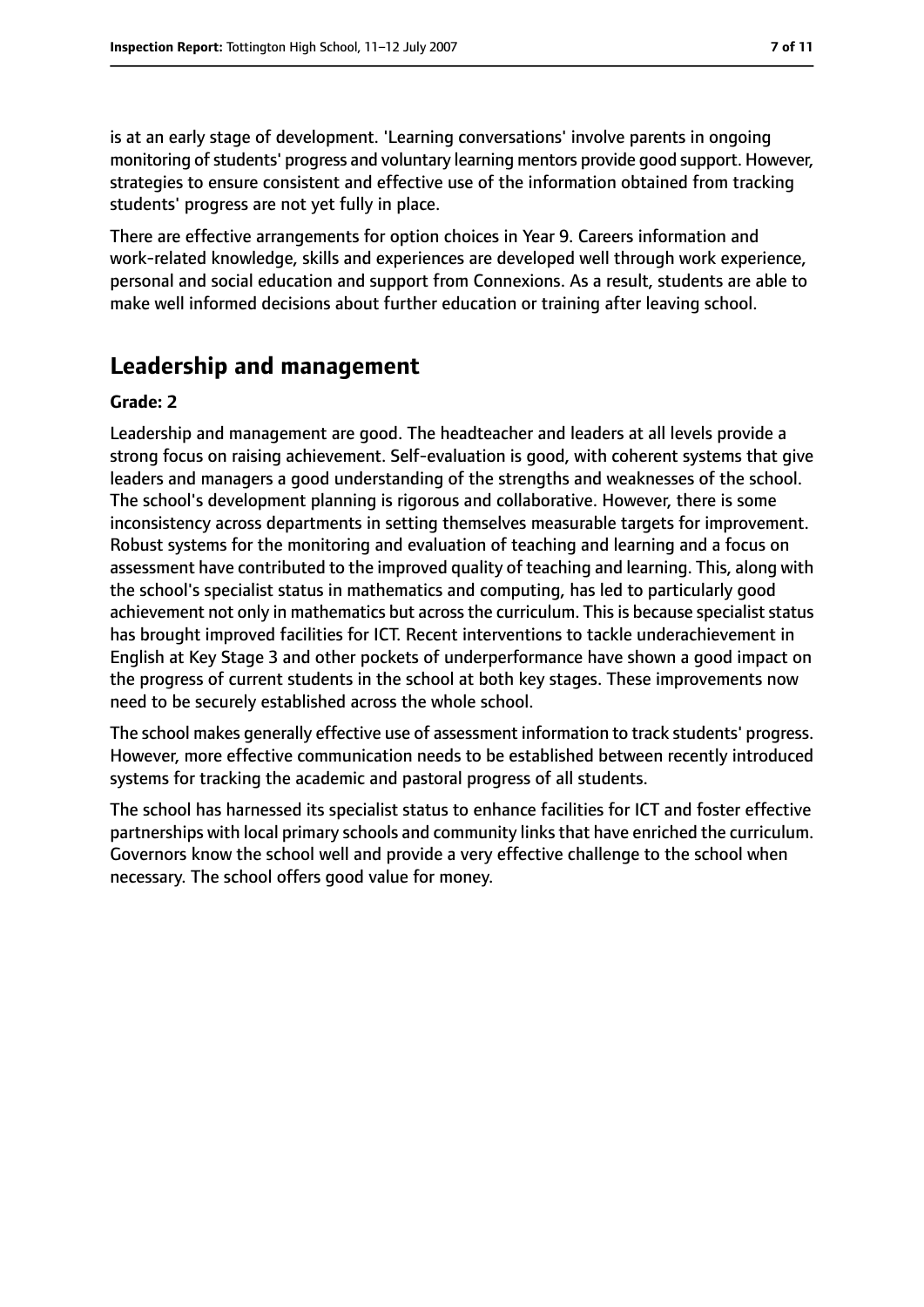**Any complaints about the inspection or the report should be made following the procedures set out in the guidance 'Complaints about school inspection', which is available from Ofsted's website: www.ofsted.gov.uk.**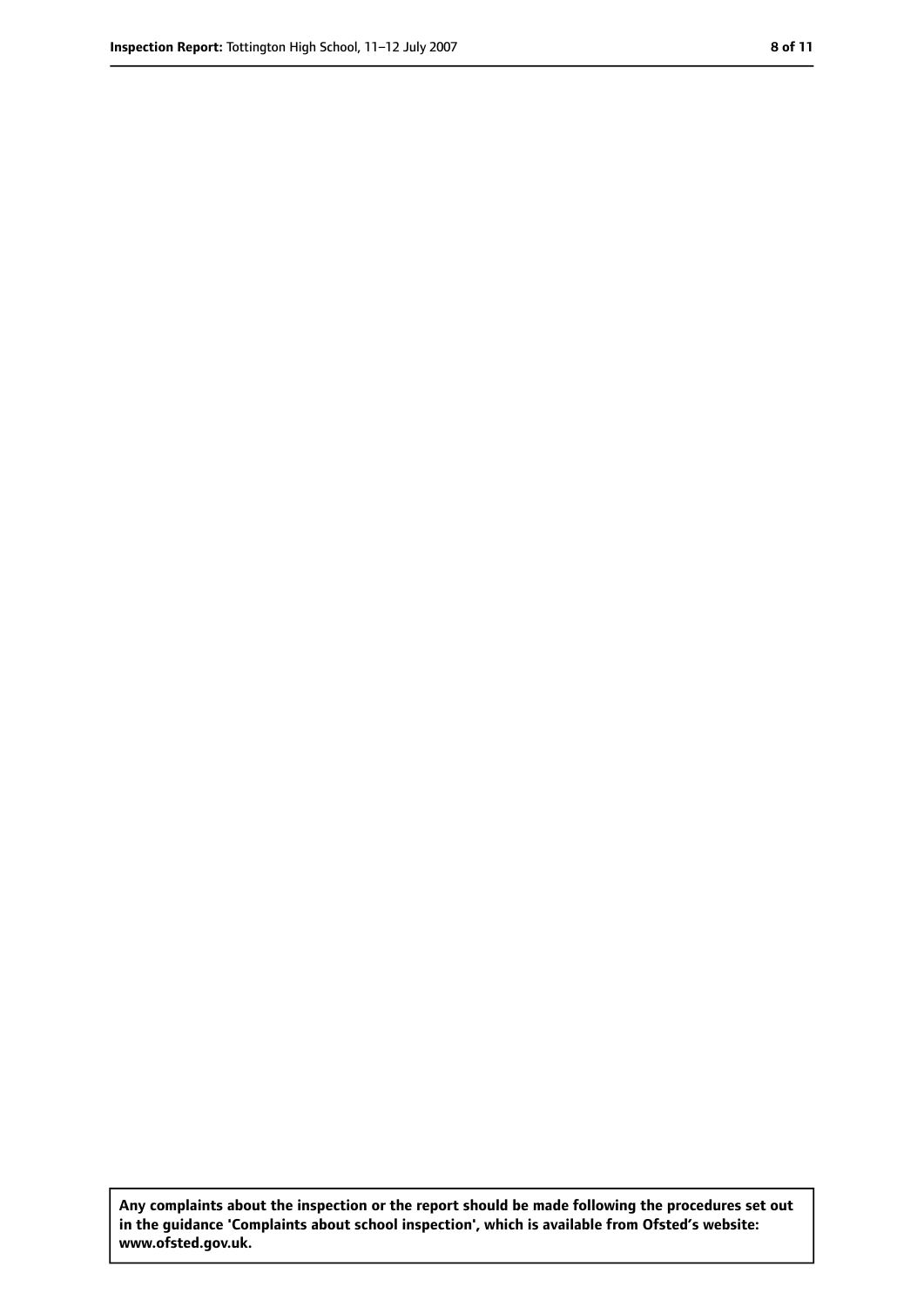#### **Annex A**

## **Inspection judgements**

| Key to judgements: grade 1 is outstanding, grade 2 good, grade 3 satisfactory, and grade 4 | <b>School</b>  |
|--------------------------------------------------------------------------------------------|----------------|
| inadeauate                                                                                 | <b>Overall</b> |

#### **Overall effectiveness**

| How effective, efficient and inclusive is the provision of education, integrated<br>care and any extended services in meeting the needs of learners? |     |
|------------------------------------------------------------------------------------------------------------------------------------------------------|-----|
| How well does the school work in partnership with others to promote learners'<br>well-being?                                                         |     |
| The effectiveness of the school's self-evaluation                                                                                                    |     |
| The capacity to make any necessary improvements                                                                                                      |     |
| Effective steps have been taken to promote improvement since the last<br>inspection                                                                  | Yes |

#### **Achievement and standards**

| How well do learners achieve?                                                                               |  |
|-------------------------------------------------------------------------------------------------------------|--|
| The standards <sup>1</sup> reached by learners                                                              |  |
| How well learners make progress, taking account of any significant variations between<br>groups of learners |  |
| How well learners with learning difficulties and disabilities make progress                                 |  |

#### **Personal development and well-being**

| How good is the overall personal development and well-being of the<br>learners?                                  |  |
|------------------------------------------------------------------------------------------------------------------|--|
| The extent of learners' spiritual, moral, social and cultural development                                        |  |
| The behaviour of learners                                                                                        |  |
| The attendance of learners                                                                                       |  |
| How well learners enjoy their education                                                                          |  |
| The extent to which learners adopt safe practices                                                                |  |
| The extent to which learners adopt healthy lifestyles                                                            |  |
| The extent to which learners make a positive contribution to the community                                       |  |
| How well learners develop workplace and other skills that will contribute to<br>their future economic well-being |  |

#### **The quality of provision**

| How effective are teaching and learning in meeting the full range of the<br>learners' needs?          |  |
|-------------------------------------------------------------------------------------------------------|--|
| How well do the curriculum and other activities meet the range of needs<br>and interests of learners? |  |
| How well are learners cared for, guided and supported?                                                |  |

 $^1$  Grade 1 - Exceptionally and consistently high; Grade 2 - Generally above average with none significantly below average; Grade 3 - Broadly average to below average; Grade 4 - Exceptionally low.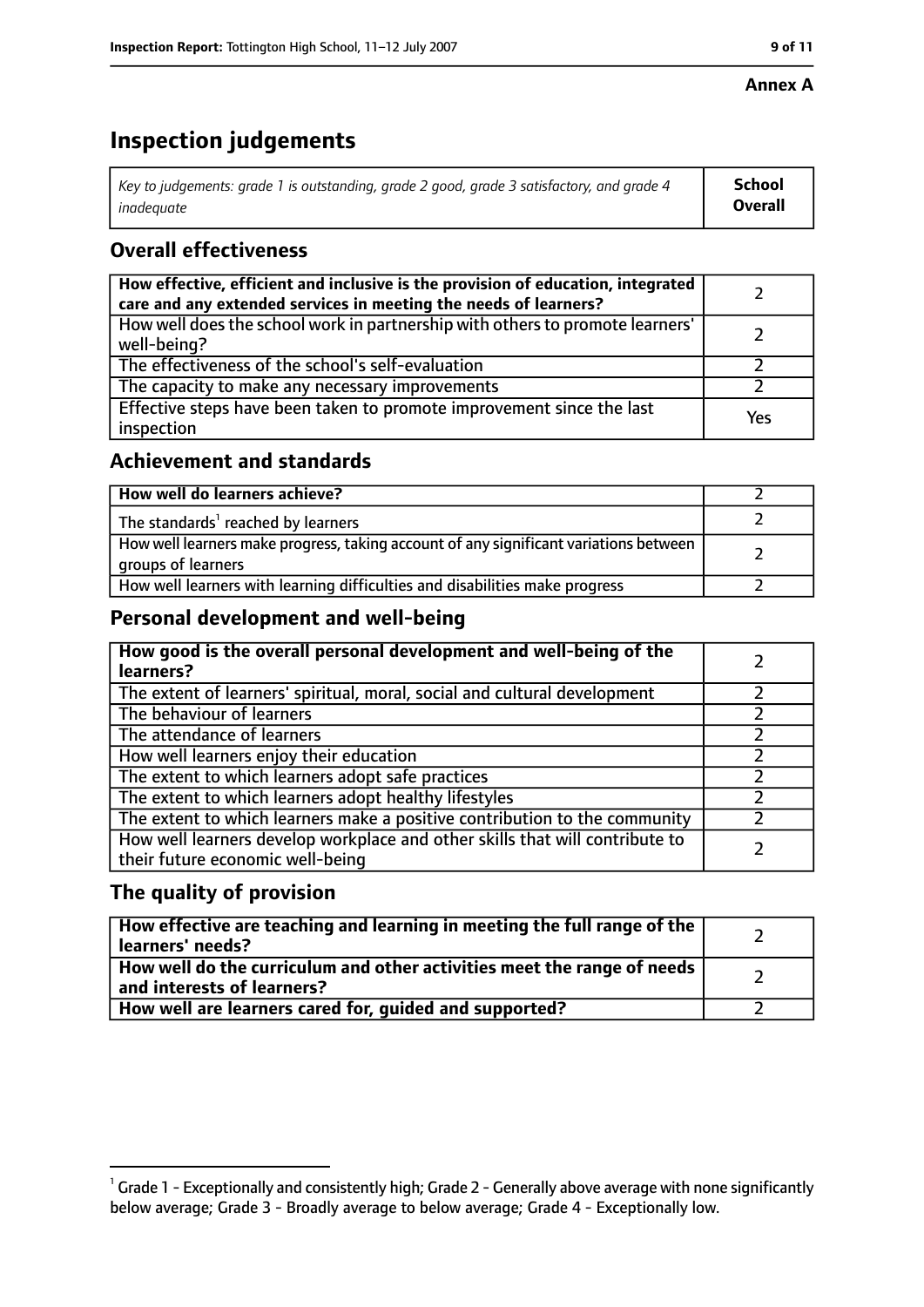# **Leadership and management**

| How effective are leadership and management in raising achievement                                                                              |               |
|-------------------------------------------------------------------------------------------------------------------------------------------------|---------------|
| and supporting all learners?                                                                                                                    |               |
| How effectively leaders and managers at all levels set clear direction leading<br>to improvement and promote high quality of care and education |               |
| How effectively performance is monitored, evaluated and improved to meet<br>challenging targets                                                 |               |
| How well equality of opportunity is promoted and discrimination tackled so<br>that all learners achieve as well as they can                     |               |
| How effectively and efficiently resources, including staff, are deployed to<br>achieve value for money                                          | 7             |
| The extent to which governors and other supervisory boards discharge their<br>responsibilities                                                  | $\mathcal{L}$ |
| Do procedures for safequarding learners meet current government<br>requirements?                                                                | Yes           |
| Does this school require special measures?                                                                                                      | No            |
| Does this school require a notice to improve?                                                                                                   | No            |